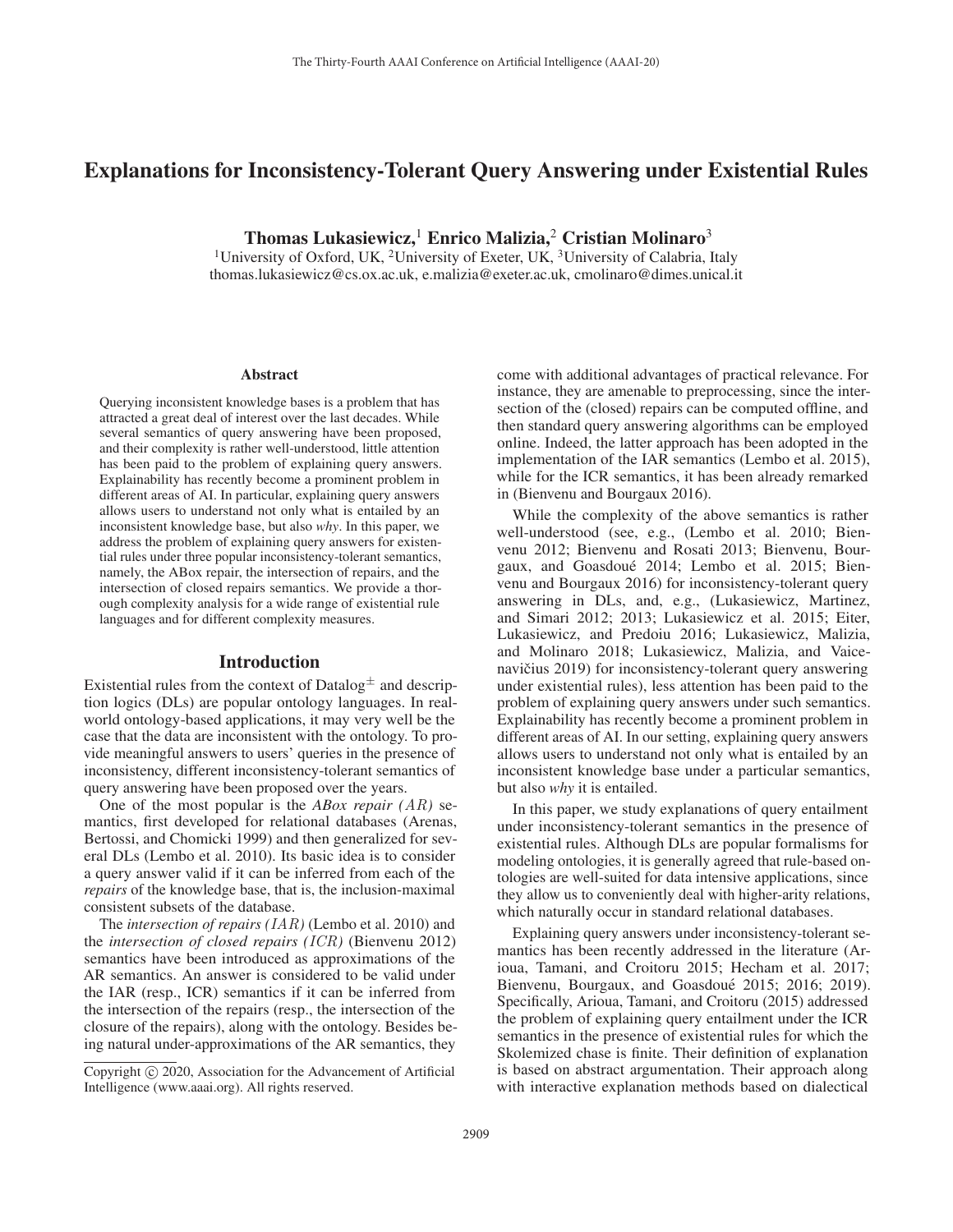approaches has been experimentally evaluated by Hecham et al. (2017). In this paper, we also consider the AR and IAR semantics for several classes of existential rules (including classes for which the chase may not terminate, such as guarded and sticky existential rules), and provide a thorough complexity analysis under different complexity measures.

Bienvenu, Bourgaux, and Goasdoué (2015; 2016; 2019) considered the lightweight description logic  $DL\text{-}Life_R$ . They defined explanations for positive and negative answers under the brave, AR, and IAR semantics, and investigated the data complexity of different related problems. In this paper, in contrast, we consider a different formalism based on existential rules, define explanations under the ICR semantics, and carry out a complexity analysis also under the combined, boundedarity-combined, and fixed-program-combined complexities, besides the data complexity.

Ceylan et al. (2019) studied the problem of explaining query answers under existential rules, restricting to *consistent* knowledge bases (consisting only of TGDs).

The contribution of this paper is a thorough complexity analysis for query explanations under the AR, IAR, and ICR semantics (as customary, we will focus on the decision variant of the problem), for a wide spectrum of Datalog $\pm$  languages, and under the data, fixed-program-combined, bounded-aritycombined, and combined complexity measures.

## **Preliminaries**

In this section, we briefly recall some basics on existential rules from the context of Datalog<sup> $\pm$ </sup> (Calì, Gottlob, and Lukasiewicz 2012).

General. We assume a set **C** of *constants*, a set **N** of *labeled nulls*, and a set **<sup>V</sup>** of *variables*. A *term* t is a constant, null, or variable. We also assume a set of *predicates*, each associated with an arity, i.e., a non-negative integer. An *atom* has the form  $p(t_1,...,t_n)$ , where p is an *n*-ary predicate, and  $t_1, \ldots, t_n$  are terms. An atom containing only constants is also called a *fact*. Conjunctions of atoms are often identified with the sets of their atoms. An *instance* I is a (possibly infinite) set of atoms  $p(t)$ , where **t** is a tuple of constants and nulls. A *database* D is a finite instance that contains only constants. A *homomorphism* is a substitution  $h: \mathbf{C} \cup \mathbf{N} \cup \mathbf{V} \rightarrow \mathbf{C} \cup \mathbf{N} \cup \mathbf{V}$  that is the identity on  $\mathbf{C}$ and maps  $N$  to  $C \cup N$ . With a slight abuse of notation, homomorphisms are applied also to (sets/conjunctions of) atoms. A *conjunctive query* (CQ) q has the form  $\exists Y \phi(X, Y)$ , where φ(**X**, **<sup>Y</sup>**) is a conjunction of atoms without nulls. The *answer* to q over an instance I, denoted  $q(I)$ , is the set of all tuples **<sup>t</sup>** over **<sup>C</sup>** for which there is a homomorphism h such that  $h(\phi(\mathbf{X}, \mathbf{Y})) \subseteq I$  and  $h(\mathbf{X}) = \mathbf{t}$ . A *Boolean CQ* (BCQ) q is a CQ  $\exists$ **Y** $\phi$ (**Y**), i.e., all variables are existentially quantified; q is *true* over I, denoted  $I \models q$ , if  $q(I) \neq \emptyset$ , i.e., there is a homomorphism h with  $h(\phi(\mathbf{Y})) \subseteq I$ .

Dependencies. <sup>A</sup> *tuple-generating dependency (TGD)* <sup>σ</sup> is a first-order formula  $\forall$ **X** $\forall$ **Y**  $\varphi$ (**X**, **Y**)  $\rightarrow \exists$ **Z**  $p$ (**X**, **Z**), where **X**, **Y**, and **Z** are pairwise disjoint sets of variables,  $\varphi$ (**X**, **Y**) is a conjunction of atoms, and  $p(X, Z)$  is an atom, all without nulls;  $\varphi(\mathbf{X}, \mathbf{Y})$  is the *body* of  $\sigma$ , denoted *body*( $\sigma$ ), while

 $p(X, Z)$  is the *head* of  $\sigma$ , denoted *head*( $\sigma$ ). For clarity, we consider single-atom-head TGDs; however, our results extend to TGDs with a conjunction of atoms in the head. An instance *I* satisfies  $\sigma$ , written  $I \models \sigma$ , if the following holds: whenever there exists a homomorphism h such that  $h(\varphi(\mathbf{X}, \mathbf{Y})) \subseteq I$ , then there exists  $h' \supseteq h|\mathbf{x}$ , where  $h|\mathbf{x}$  is the restriction of h<br>on **X** such that  $h'(n(\mathbf{X}|\mathbf{Z})) \in I$ . A negative constraint (NC) on **X**, such that  $h'(p(X, Z)) \in I$ . A *negative constraint (NC)*  $\nu$  is a first-order formula ∀**X**  $\varphi(X) \rightarrow \bot$  where **X** ⊂ **V**  $\nu$  is a first-order formula  $\forall$ **X**  $\varphi$ (**X**) → ⊥, where **X** ⊆ **V**,  $\varphi(\mathbf{X})$  is a conjunction of atoms without nulls, called the *body* of  $\nu$  and denoted  $body(\nu)$ , and  $\bot$  denotes the truth constant *false*. An instance I satisfies  $\nu$ , written  $I \models \nu$ , if there is no homomorphism h such that  $h(\varphi(\mathbf{X})) \subseteq I$ . Given a set  $\Sigma$  of TGDs and NCs, I satisfies  $\Sigma$ , written  $I \models \Sigma$ , if I satisfies each TGD and NC of  $\Sigma$ . For brevity, we omit the universal quantifiers in front of TGDs and NCs, and use the comma (instead of ∧) for conjoining atoms. Given a class of TGDs  $\mathbb{C}$ , we denote by  $\mathbb{C}$  the formalism obtained by combining C with arbitrary NCs. Finite sets of TGDs and NCs are also called *programs*, and TGDs are also called *existential rules*.

**Knowledge Bases.** A *knowledge base* is a pair  $(D, \Sigma)$ , where  $D$  is a database, and  $\Sigma$  is a program. For programs  $\Sigma$ ,  $\Sigma_T$  and  $\Sigma_{NC}$  are the subsets of  $\Sigma$  containing the TGDs and NCs of Σ, respectively. The set of *models* of  $KB = (D, \Sigma)$ , denoted  $mods(KB)$ , is the set of instances  $\{I \mid I \supseteq D \wedge I \models \Sigma\}$ . We say that *KB* is *consistent* if  $mods(KB) \neq \emptyset$ , otherwise *KB* is *inconsistent*. The *answer* to a CQ q relative to *KB* is the set of tuples  $ans(q, KB) = \bigcap \{q(I) | I \in mods(KB)\}.$  The answer to a **BCO** a is true denoted  $KB \models q$  if  $ans(q, KB) \neq \emptyset$  The BCQ q is *true*, denoted  $KB \models q$ , if  $ans(q, KB) \neq \emptyset$ . The decision version of the *CQ answering* problem is: given a knowledge base *KB*, a CQ q, and a tuple of constants **<sup>t</sup>**, decide whether  $\mathbf{t} \in ans(q, KB)$ . Since CQ answering can be reduced in LOGSPACE to BCQ answering, we focus on BCQs. Following Vardi (1982), the *combined complexity* of BCQ answering considers the database, the set of dependencies, and the query as part of the input. The *bounded-arity-combined* (or *ba-combined*) complexity assumes that the arity of the underlying schema is bounded by an integer constant. The *fixed-program-combined* (or *fp-combined*) *complexity* considers the sets of TGDs and NCs as fixed; the *data complexity* also assumes the query fixed.

The Datalog $\pm$  languages that we consider to guarantee decidability are among the most frequently analyzed in the literature, namely, linear (L) (Calì, Gottlob, and Lukasiewicz 2012), guarded (G) (Cal`ı, Gottlob, and Kifer 2013), sticky (S) (Cal`ı, Gottlob, and Pieris 2012), and acyclic TGDs (A), along with the "weak" (proper) generalizations weakly sticky (WS) (Calì, Gottlob, and Pieris 2012) and weakly acyclic TGDs (WA) (Fagin et al. 2005), as well as their "full" (i.e., existential-free) proper restrictions linear full (LF), guarded full (GF), sticky full (SF), and acyclic full TGDs (AF), respectively, and full TGDs (F) in general. We also recall the following further inclusions:  $L \subset G$  and  $F \subset WA \subset WS$ .

We refer to (Eiter, Lukasiewicz, and Predoiu 2016) for a more detailed overview. Table 1 recalls complexity results of BCQ answering for the above languages, which are used in the complexity analysis done in this paper.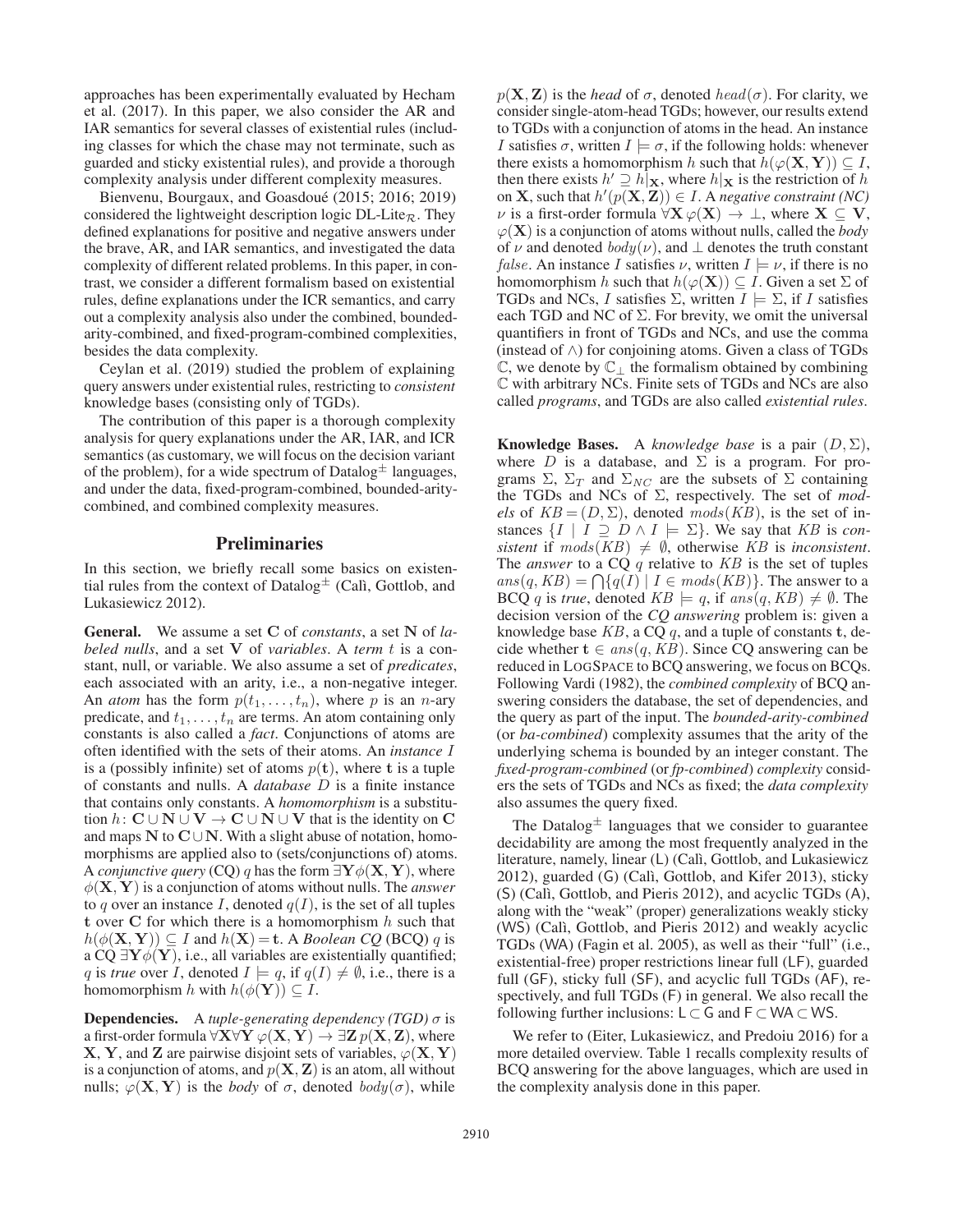Complexity Classes. We briefly recall the complexity classes that we encounter. The complexity class  $AC^0$  is the class of all decision problems that can be solved by uniform families of Boolean circuits of polynomial size and constant depth. PSPACE (resp., P, EXP, 2EXP) is the class of all problems that can be decided in polynomial space (resp., polynomial time, exponential time, double exponential time) on a deterministic Turing machine. NP and NEXP are the classes of all problems that are decidable in polynomial and exponential time on a nondeterministic Turing machine, respectively, and co-NP and co-NEXP are their complementary classes, where 'yes' and 'no' instances are interchanged. PNEXP is the class of all problems that are decidable in deterministic polynomial time using a NEXP oracle. The class  $\Sigma_2^{\rm p}$  is the class of all problems that can be decided in nondeterministic polynomial time using an NP oracle, and  $\Pi_2^{\text{p}}$  is the complement of  $\Sigma_2^{\text{P}}$ . The class  $D^{\text{P}} = NP \wedge co-NP$  (resp.,  $D_2^{\text{P}} = \Sigma_2^{\text{P}} \wedge \Pi_2^{\text{P}}$ ) is the class of all problems that are the conjunction of a problem in NP (resp.,  $\Sigma_2^P$ ) and a problem in co-NP (resp.,  $\Pi_2^{\text{P}}$ ). The above complexity classes and their inclusion relationships (which are all currently believed to be strict) are:  $AC^0 \subseteq P \subseteq NP$ ,  $co-NF \subseteq D^P \subseteq \Sigma_2^P$ ,  $\Pi_2^P \subseteq D_2^P \subseteq PSPACE \subseteq$ <br>  $EXP \subseteq NEXP$   $co-NEXP \subseteq P^{NEXP} \subseteq 2EXP$  $EXP \subseteq NEXT$ , CO-NEXP  $\subseteq P^{NEXP} \subseteq 2EXP$ .

Inconsistency-Tolerant Semantics for Query Answering. We now recall three prominent inconsistency-tolerant semantics for ontology-based query answering under existential rules (Lukasiewicz, Malizia, and Molinaro 2018), namely, the *ABox repair (AR)* semantics, its approximation by the *intersection of repairs (IAR)*, and the *intersection of closed repairs (ICR)* semantics (Lembo et al. 2010; Bienvenu 2012); all three are based on the notion of *repair*, which is a maximal consistent subset of the given database.

Let  $KB = (D, \Sigma)$  be a knowledge base. A *repair* of  $KB$  is an inclusion-maximal subset  $R$  of  $D$  such that  $mods((R, \Sigma)) \neq \emptyset$ . We use  $Rep(KB)$  to denote the set of all repairs of *KB*. The *closure Cn*(*KB*) of *KB* is the set of all atoms without variables, built from constants in  $D$  and  $\Sigma$ , entailed by D and the TGDs of  $\Sigma$ . Let q be a BCQ.

- *KB* entails q under the *ABox repair* (*AR*) *semantics* if, for all  $R \in Rep(KB)$ , it holds that  $(R, \Sigma) \models q$ .
- *KB* entails <sup>q</sup> under the *intersection of repairs* (*IAR*) *semantics* if  $(D_I, \Sigma) \models q$ , where  $D_I = \bigcap \{R \mid R \in \mathbb{R}^p | R(R) \}$ *Rep*(*KB*)}.
- *KB* entails q under the *intersection of closed repairs* (*ICR*) *semantics* if  $(D_C, \Sigma) \models q$ , where  $D_C = \bigcap \{ Cn((R, \Sigma)) \mid R \in Ren(KB) \}$  $R \in Rep(KB)$ .

We refer to (Lukasiewicz et al. 2015) and (Lukasiewicz, Malizia, and Molinaro 2018) for an overview of the complexity of AR- and IAR-/ICR-query answering, respectively, for different existential rule languages and complexity measures.

### Explanations for Query Answers

In this section, we introduce the notions of explanations and minimal explanations, both under standard BCQ answering and under the AR, IAR, and ICR semantics. In the rest of this section, *KB* is a knowledge base  $(D, \Sigma)$ , and q is a BCQ.

|                     | Data      |           | $fp$ -comb. ba-comb. Comb. |               |
|---------------------|-----------|-----------|----------------------------|---------------|
| L, LF, AF in $AC^0$ |           | <b>NP</b> | <b>NP</b>                  | <b>PSPACE</b> |
| S, SF               | in $AC0$  | <b>NP</b> | <b>NP</b>                  | <b>EXP</b>    |
| Α                   | in $AC^0$ | <b>NP</b> | <b>NEXP</b>                | <b>NEXP</b>   |
| G                   | P         | <b>NP</b> | <b>EXP</b>                 | $2$ EXP       |
| F, GF               | P         | <b>NP</b> | <b>NP</b>                  | <b>EXP</b>    |
| WS, WA              | P         | <b>NP</b> | $2$ EXP                    | $2$ EXP       |

Table 1: Complexity of BCQ answering (Lukasiewicz et al. 2015). All non-"in" entries are completeness results.

An *explanation* for q w.r.t. *KB* is a subset E of D such that  $(E, \Sigma)$  is consistent and  $(E, \Sigma) \models q$ . A *minimal explanation*  $E$ , or *MinEx*, for  $q$  w.r.t.  $KB$  is an explanation for  $q$ w.r.t. *KB* that is inclusion-minimal, i.e., there is no  $E' \subsetneq$ <br>that is an explanation for a w r t  $KR<sup>1</sup>$  Unlike the definition that is an explanation for q w.r.t.  $KB$ <sup>1</sup>. Unlike the definition<br>of (minimal) explanations provided by Cevlan et al. (2019) of (minimal) explanations provided by Ceylan et al. (2019), we require a (minimal) explanation to be consistent, because in our setting the knowledge base can be inconsistent.

We now introduce the notions of explanation and minimal explanation under the AR, IAR, and ICR semantics.

Definition 1. An *AR-explanation* for <sup>q</sup> w.r.t. *KB* is a set of explanations  $\mathcal{E} = \{E_1, \ldots, E_n\}$  for q w.r.t. *KB* such that every repair of  $KB$  contains some  $E_i$ .

An *IAR-explanation* for q w.r.t. *KB* is a singleton set of explanations  $\mathcal{E} = \{E\}$  for q w.r.t. *KB* such that  $E \subseteq R$  for every repair  $R \in Rep(KB)$ .

An *ICR-explanation* for q w.r.t. *KB* is a set of explanations  $\mathcal{E} = \{E_1, \ldots, E_n\}$  for q w.r.t. *KB* such that *(i)* every repair of *KB* contains some  $E_i$  and *(ii)*  $(E_C, \Sigma) \models q$ , where  $E_C = \bigcap \{ Cn(E_i) \mid E_i \in \mathcal{E} \}.$ 

In the previous definition, an IAR-explanation could be analogously defined simply as an explanation  $E$  for  $q$  w.r.t. *KB* such that E is included in every repair of *KB*, rather than modeling it as the singleton set  $\{E\}$ . We chose the latter to treat all the three types of explanations in a uniform way (i.e., as sets of sets of facts) and thus ease presentation.

**Definition 2.** For any  $S \in \{AR, IAR, ICR\}$ , an S-explanation  $\mathcal{E} = \{E_1, \ldots, E_n\}$  for q w.r.t. *KB* is an *S*-minimal *explanation*, or *S*-*MinEx*, if every  $E_i \in \mathcal{E}$  is a MinEx for q w.r.t. *KB*, and no  $\mathcal{E}' \subsetneq \mathcal{E}$  is an *S*-explanation for q w.r.t. *KB*.

Intuitively, S-minimal explanations are succinct summaries: besides explaining why a query is entailed under a particular inconsistency-tolerant semantics, they do not contain more information than actually needed for entailing the query. We point out that our definitions of AR-minimal and IAR-minimal explanations are equivalent to positive explanations under the AR and IAR semantics of (Bienvenu, Bourgaux, and Goasdoué 2016; 2019).

Example 3. Consider the database

 $D = \{Prof(p, cs), Postdoc(p, math), Group(q) \},\$ 

<sup>&</sup>lt;sup>1</sup>Note that the concept of minimal explanations in this paper is equivalent to the concept of *causes* in (Bienvenu, Bourgaux, and Goasdoué 2016; 2019).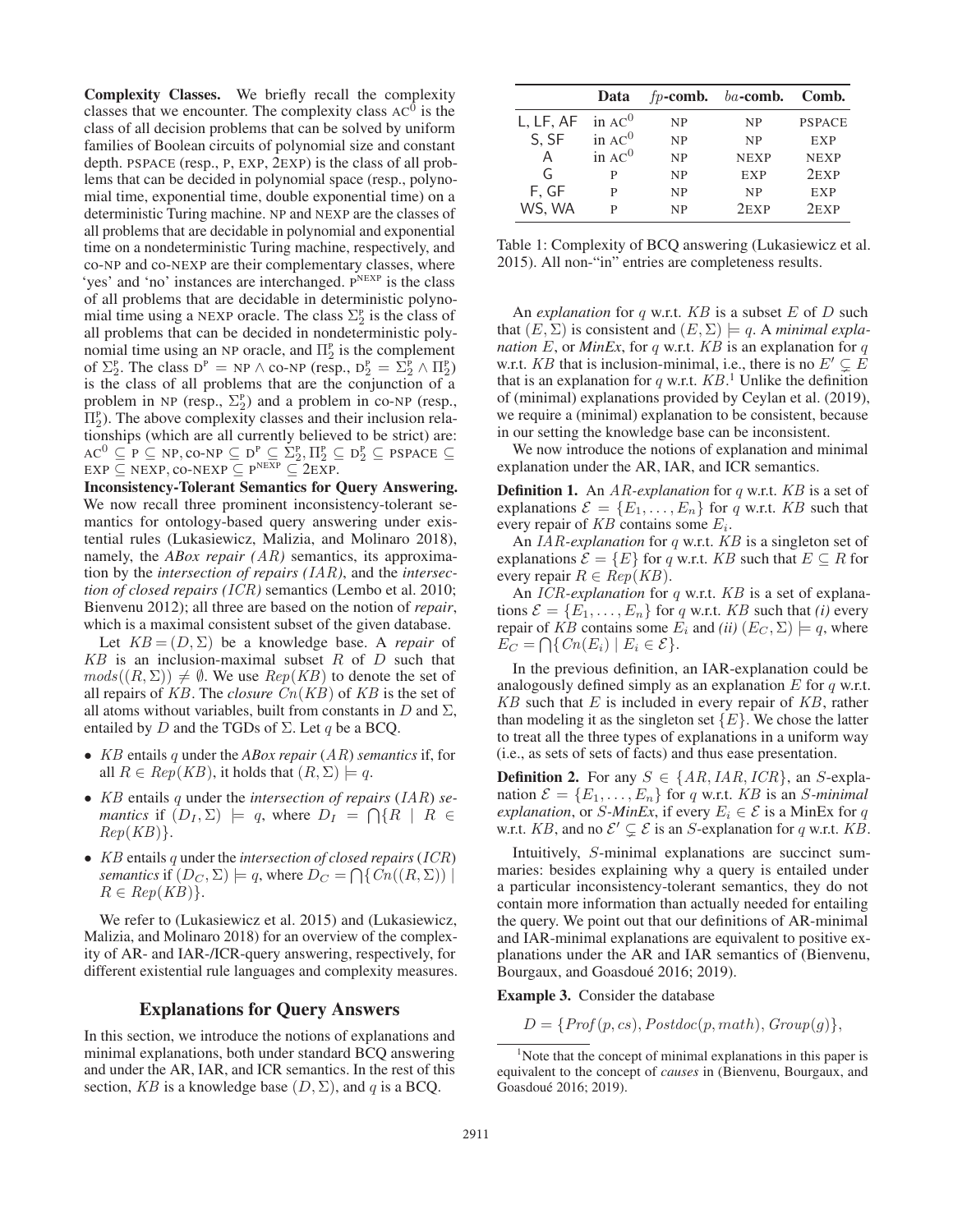asserting that  $p$  is a professor working in the  $cs$  department,  $p$  is a postdoc working in the *math* department, and  $q$  is a research group. Consider also the program  $\Sigma$  consisting of the following dependencies:

| Prof(X, Y)                                    | $\rightarrow$ Researcher(X), |
|-----------------------------------------------|------------------------------|
| Postdoc(X, Y)                                 | $\rightarrow$ Researcher(X), |
| Prof(X, Y)                                    | $\rightarrow$ $Depth(Y),$    |
| Postdoc(X, Y)                                 | $\rightarrow$ Dept(Y),       |
| $Prof(X, Y), Postdoc(X, Z) \rightarrow \bot,$ |                              |
|                                               |                              |

expressing that *Prof* and *Postdoc* have *Researcher* as domain and *Dept* as range, and one cannot be both a professor and a postdoc.

It is easy to see that the knowledge base  $KB = (D, \Sigma)$  is inconsistent, since  $p$  violates the negative constraint.

The knowledge base admits the following two repairs:

$$
D' = \{Prof(p, cs), Group(g) \},
$$
  

$$
D'' = \{ Postdoc(p, math), Group(g) \}.
$$

Notice that the intersection of the two repairs is  $D_I = \{Group(a)\}\$  while the intersection of their closures is  $D_C =$  ${Group(g)}$ , while the intersection of their closures is  $D<sub>C</sub>$  ${Group(g), Researcher(p)}.$ 

The Boolean query <sup>∃</sup>X*Group*(X) is entailed by *KB* under the IAR (and thus also under the ICR and AR) semantics. The set  $\{\{Group(g)\}\}\$ is an IAR-minimal (as well as ICRand AR-minimal) explanation for the query w.r.t. *KB*. Indeed,  $Group(g)$  is the fact in  $D<sub>I</sub>$  that entails the query.

The Boolean query <sup>∃</sup>X*Researcher* (X) is entailed by *KB* under the ICR (and thus also under the AR) semantics, but not under the IAR semantics. The set  $\{\{Prof(p, cs)\}, \{Postdoc(p, math)\}\}\$ is an ICR-minimal (as well as AR-minimal) explanation for the query w.r.t. *KB*. Indeed, *Researcher*(*p*) is the fact in  $D_C$  that entails the query, and the reason why *Researcher*(*p*) belongs to the query, and the reason why *Researcher* (p) belongs to the closures of  $D'$  and  $D''$  are the facts *Prof* (p cs) and the closures of D' and D'' are the facts  $Prof(p, cs)$  and  $Postdoc(p, math)$  of D' and D'' respectively  $Postdoc(p, math)$  of D' and D'', respectively.<br>The Boolean query  $\exists X \text{Det}(X)$  is entailed

The Boolean query <sup>∃</sup>X*Dept*(X) is entailed by *KB* only under the AR semantics. An AR-minimal explanation for the query w.r.t.  $KB$  is  $\{\{Prof(p, cs)\}, \{Postdoc(p, math)\}\}.$ Indeed,  $Prof(p, cs)$  is the fact of  $D'$  entailing the query, while  $Postdoc(p, math)$  is the fact of  $D''$  entailing the query while  $Postdoc(p, math)$  is the fact of  $D''$  entailing the query.

We point out that a natural decision counterpart of the problem of computing S-minimal explanations is deciding the existence of an S-minimal explanation. Such explanation exists iff the query is entailed under the S semantics, and hence the complexity of deciding the existence of an S-minimal explanation equals the complexity of inconsistency-tolerant reasoning, which has already been investigated in the literature. Thus, in this paper, we focus on the following decision problems: deciding whether a set of sets of facts is an S-MinEx for q w.r.t.  $KB$ , for each  $S \in \{AR, IAR, ICR\}$ .

**Problem:** S-MinEx, with  $S \in \{AR, IAR, ICR\}$ . *Input:* A knowledge base  $KB = (D, \Sigma)$ , a BCQ q, and  $\mathcal{E} \subseteq \mathcal{P}(D)$ , with  $\mathcal{P}(D)$  being the powerset of D. *Question:* Is  $\mathcal E$  an  $S$ -MinEx for q w.r.t.  $KB$ ?

By the inconsistency-tolerant semantics definitions, if *KB* entails q under the ICR (resp., IAR) semantics, then *KB*

entails  $q$  also under the AR (resp., ICR) semantics. Thus, a natural property is that an ICR (resp., IAR)-explanation should be also an AR (resp., ICR)-explanation (for the same query and knowledge base), and the same should hold when talking of minimal explanations. The following lemma states that this property is indeed enjoyed by our definitions of S-(minimal) explanations.

## Lemma 4. *An ICR-(minimal) explanation for* <sup>q</sup> *w.r.t. KB is also an AR-(minimal) explanation for* q *w.r.t. KB.*

*An IAR-(minimal) explanation for* q *w.r.t. KB is also an ICR-(minimal) explanation for* q *w.r.t. KB.*

#### Overview of Complexity Results

We give a precise picture of the complexity of S-MinEx, for each  $S \in \{AR, IAR, ICR\}$ . An overview of the results is reported in Table 2 (AR and ICR semantics) and Table 3 (IAR semantics). Our results range from membership in P to 2EXP-completeness.

An interesting question is whether the complexity drops when moving from the AR semantics to the IAR and ICR semantics. Unfortunately, this is not the case for ICR, as the complexity of ICR-MinEx and AR-MinEx is the same in all cases. In contrast, the IAR semantics offers some computational benefits. In the data complexity, there is a decrease in complexity for all languages. Specifically, the complexity decreases from  $D^P$ -completeness to membership in P for linear, sticky, and acyclic existential rules (as well as their sublanguages), and to co-NP-completeness for the remaining languages. In the *ba*-combined complexity, there is a decrease in complexity only for linear, sticky, and full existential rules (and their sublanguages), with the complexity going from  $D_2^P$ to  $\Pi_2^{\rm p}$ -completeness. The complexity of IAR-MinEx remains the same as that of AR-MinEx for all fragments of existential rules in the *fp*-combined and combined complexities.

Another question is whether explaining query answering in the presence of inconsistency increases the complexity w.r.t. the consistent case, which was studied by Ceylan et al. (2019). Table 4 recalls complexity results for the IS-MINEX problem, that is, deciding whether a subset of the database is a MinEx for a query w.r.t. a knowledge base—notice that the languages reported in Table 4 do not include negative constraints, as the problem concerns *consistent* knowledge bases.

As expected, each semantics incurs an increase of complexity in some cases, even though there are cases where the complexity remains the same as in the consistent case.

More specifically, in the data complexity, moving from the consistent case to the IAR semantics, the complexity goes from P-completeness to co-NP-completeness only for guarded full existential rules and their generalizations ( $G_{\perp}$ ,  $F_{\perp}$ , WS<sub>⊥</sub>, and  $WA_{\perp}$ ). When we move to the AR or ICR semantics, the complexity increases for all languages to  $D<sup>P</sup>$ -completeness.

In the *ba*-combined complexity, when moving from IS-MINEX to IAR-MinEx (resp., AR- and ICR-MinEx), there is an increase of complexity from  $D^P$ -completeness to  $\Pi_2^P$ completeness (resp.,  $D_2^P$ -completeness) for linear, full, and sticky existential rules, and their sublanguages.

For acyclic existential rules, all the three inconsistencytolerant semantics increase the *ba*-combined and combined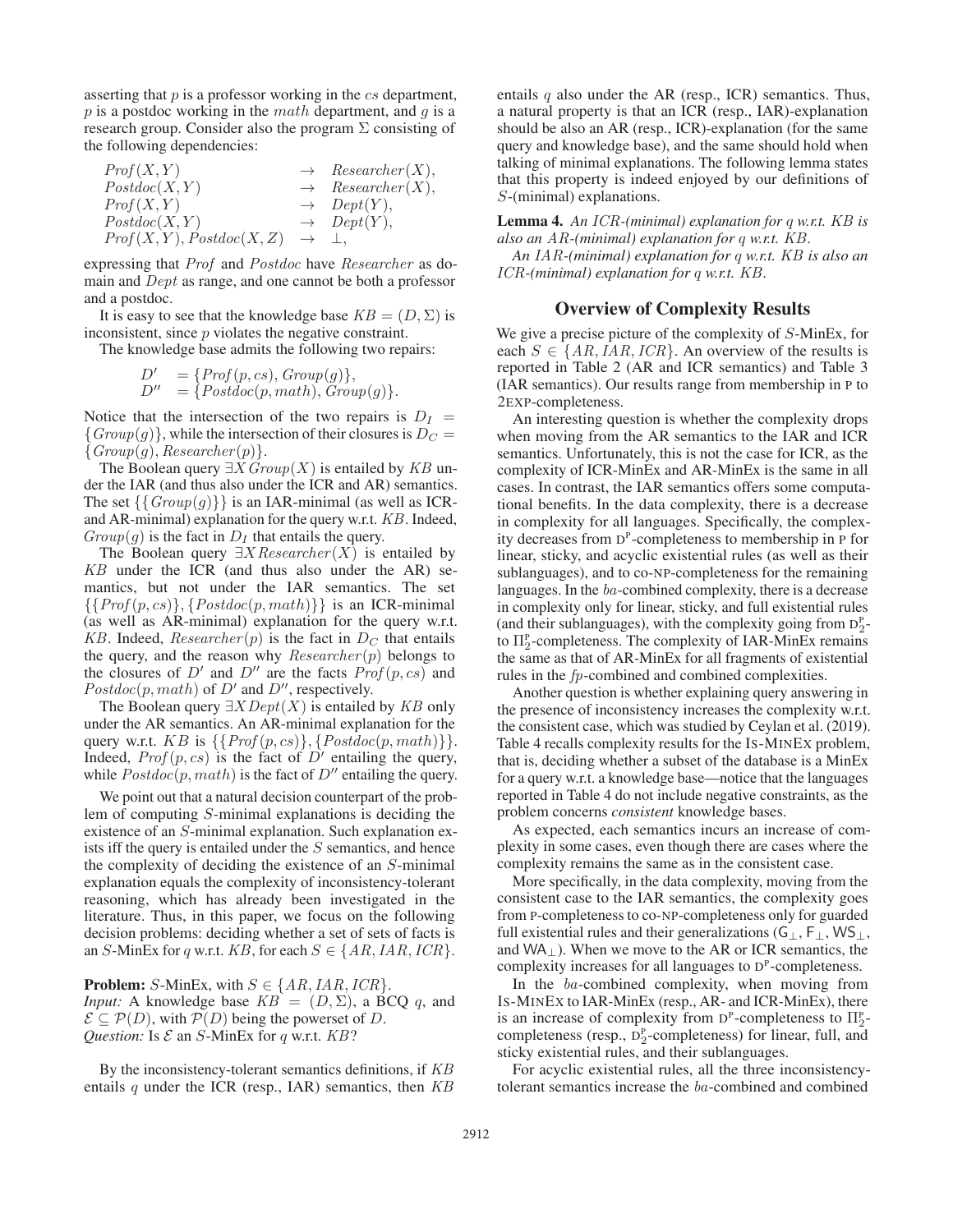|                                             | Data  | $fp$ -comb. | $ba$ -comb.       | Comb.             |
|---------------------------------------------|-------|-------------|-------------------|-------------------|
| $L_{\perp}$ , LF $_{\perp}$ , AF $_{\perp}$ | $D^P$ | $D^P$       | $D_2^P$           | <b>PSPACE</b>     |
| $S_{\perp}$ , SF $_{\perp}$                 | $D^P$ | $D^P$       | $D_2^P$           | <b>EXP</b>        |
| $A_{\perp}$                                 | $D^P$ | $D^P$       | $\mathbf{p}$ NEXP | $\mathbf{p}$ NEXP |
| $G_{\perp}$                                 | $D^P$ | $D^P$       | <b>EXP</b>        | $2$ EXP           |
| $F_{\perp}$ , GF <sub>+</sub>               | $D^P$ | $D^P$       | $D_2^P$           | <b>EXP</b>        |
| $WS_{\perp}$ , WA $\perp$                   | $D^P$ | $D^P$       | $2$ EXP           | $2$ EXP           |

Table 2: Complexity of AR- and ICR-MinEx. All entries are completeness results. Hardness results in the data and *fp*combined complexity also follow from (Bienvenu, Bourgaux, and Goasdoué 2019).

|                                                | Data    | $fp$ -comb. | $ba$ -comb.           | Comb.             |
|------------------------------------------------|---------|-------------|-----------------------|-------------------|
| $L_{\perp}$ , LF $_{\perp}$ , AF $_{\perp}$    | in P    | $D^P$       | $\Pi^{\rm p}_{\rm o}$ | <b>PSPACE</b>     |
| $S_{\perp}$ , SF $_{\perp}$                    | in P    | $D^P$       | $\Pi^{\rm p}_{\rm o}$ | <b>EXP</b>        |
| $A_{\perp}$                                    | in P    | $D^P$       | $\mathbf{p}$ NEXP     | $\mathbf{p}$ NEXP |
| G L                                            | $CO-NP$ | $D^P$       | <b>EXP</b>            | $2$ EXP           |
| $F_{\perp}$ , GF <sub><math>\perp</math></sub> | $CO-NP$ | $D^P$       | $\Pi^{\rm p}_{\rm o}$ | <b>EXP</b>        |
| $WS_1, WA_1$                                   | $CO-NP$ | $D^P$       | $2$ EXP               | $2$ EXP           |

Table 3: Complexity of IAR-MinEx. All entries without "in" are completeness results.

complexities from  $D^{EXP}$ -completeness to  $P^{NEXP}$ -completeness.

In all the remaining cases, the complexity of the consistent and inconsistent cases is the same.

Deciding whether  $\mathcal E$  is an S-MinEx involves checking whether  $\mathcal E$  is an S-explanation and checking whether  $\mathcal E$  is minimal as per Definition 2. The former problem is somehow related to the query answering problem under the S semantics (because we need to check whether  $\mathcal E$  witnesses entailment under the  $S$  semantics), while the latter is related to the IS-MINEX problem (because it in turn requires checking if each element of  $\mathcal E$  is a MinEx). Since, as discussed above, the complexity of S-MinEx is always at least that of IS-MINEX, an interesting question is: when the complexity of query answering under the  $S$  semantics is greater than that of IS-MINEX, does the complexity of S-MinEx get to that of query answering under the S semantics? The answer is that this is not always the case. For example, in the *fp*-combined complexity, IS-MINEX and ICR reasoning are  $D^P$ -complete and  $\Theta_2^{\rm p}$ -complete, respectively, in all the Datalog $^{\pm}$  languages considered. Nonetheless, ICR-MinEx is D<sup>P</sup>-complete. Intuitively, the reason is that checking whether  $\mathcal E$  witnesses entailment is somehow easier than checking whether entailment holds, because  $\mathcal E$  is given, and thus we do not need to look for something witnessing entailment.

## Complexity Analysis

In this section, we first discuss membership results and then hardness results.

## Membership Results

The following theorem proves all the upper bounds in Table 2 for the AR semantics and in Table 3, but the ones in the *fp*-

|           | Data | $fp$ -comb. | $ba$ -comb. | Comb.         |
|-----------|------|-------------|-------------|---------------|
| L, LF, AF | in P | $D^P$       | $D^P$       | <b>PSPACE</b> |
| S, SF     | in P | $D^P$       | $D^P$       | <b>EXP</b>    |
| Α         | in P | $D^P$       | $D^{EXP}$   | $D^{EXP}$     |
| G         | P    | $D^P$       | <b>EXP</b>  | $2$ EXP       |
| F, GF     | P    | $D^P$       | $D^P$       | <b>EXP</b>    |
| WS, WA    | P    | $D^P$       | $2$ EXP     | $2$ EXP       |

Table 4: Complexity of IS-MINEX (Ceylan et al. 2019). All non-"in" entries are completeness results.

combined complexity and the P results in Table 3, for which we need tighter statements.

Theorem 5. *Let* L *be one of the Datalog*<sup>±</sup> *languages of this paper. If BCQ answering from knowledge bases over* L *is in* **C***, then AR-/IAR-MinEx can be answered by the following sequence of checks:*

- *(a) a* co*-*(NP**C**) *check,*
- *(b) (only for AR-MinEx) an* NP**<sup>C</sup>** *check,*
- *(c) (only for AR-MinEx) a linear number of* **C** *checks/ (only for IAR-MinEx) a* **C** *check, and*
- *(d) a linear number of* co*-***C** *checks.*

*Proof sketch.* Verifying that  $\mathcal E$  is an S-MinEx for q w.r.t.  $KB$ requires checking the following conditions (we recall that for IAR-MinEx  $\mathcal{E} = \{E\}$ : (1) verify that all  $E_i \in \mathcal{E}$  are MinExs of q w.r.t. *KB* (which implies verifying that: (1a) all  $E_i \in \mathcal{E}$ are consistent; (1b) all  $E_i \in \mathcal{E}$  entail q; and (1c) all  $E_i \in \mathcal{E}$ are minimal); (2) verify that all the repairs are "covered" by  $\mathcal{E}$ , i.e., for each repair R there is a MinEx  $E_i \in \mathcal{E}$  such that  $R \supseteq E_i$ ; and (3) (only for AR-MinEx) verify that the "cover by  $\mathcal E$  is minimal", i.e., there is no  $\mathcal E' \subsetneq \mathcal E$  that "covers" all the repairs (for IAR-MinEx, we simply check that  $|\mathcal{E}| = 1$ ).

We start by checking conditions (2) and (3), which give rise to the checks (a) and (b) in the statement, respectively. Checking these conditions at the beginning ensures that all  $E_i \in \mathcal{E}$  are consistent (condition (1a)), and hence the subsequent checks of conditions (1b) and (1c) will be meaningful.

The complement of condition (2) is in  $NP<sup>C</sup>$ : an NP machine M guesses a set  $R \subseteq D$  such that, for all  $E_i \in \mathcal{E}, R \not\supseteq E_i$ . Then, via oracle calls in **<sup>C</sup>**, M checks that R is a repair.

(*Only for AR-MinEx*) Condition (3) is in  $NP<sup>C</sup>$ : minimality of  $\mathcal E$  is proven by showing the "criticality" in  $\mathcal E$  of all  $E_i \in \mathcal E$ , i.e., that there is a repair  $R_i$  such that  $R_i \supseteq E_i$  and  $R_i \not\supseteq E_i$ , for all  $j \neq i$  (see the notion of "critical vertex" in minimal transversals, Gottlob and Malizia 2014; 2018). Hence, an NP machine, for each  $E_i \in \mathcal{E}$ , guesses a set  $E_i \subseteq R_i \subseteq D$ , then, it checks that  $R_i \not\supseteq E_j$  for all  $j \neq i$ , and via oracle calls in  $C, R<sub>i</sub>$  is checked to be a repair.

Checking conditions (1b) and (1c) give rise to checks (c) and (d) in the statement, respectively. To check (1b), with  $|\mathcal{E}|$ -many checks in **C**, one for each  $E_i \in \mathcal{E}$ , we check that all  $E_i \in \mathcal{E}$  entail the query. Condition (1c) can be verified by a linear number of checks in co-**C**: for each set  $E_i \in \mathcal{E}$ , we remove each single fact in  $E_i$  in turn, and verify with a check in co-C that the set obtained does *not* entail the query.  $\square$ in co-**C** that the set obtained does *not* entail the query.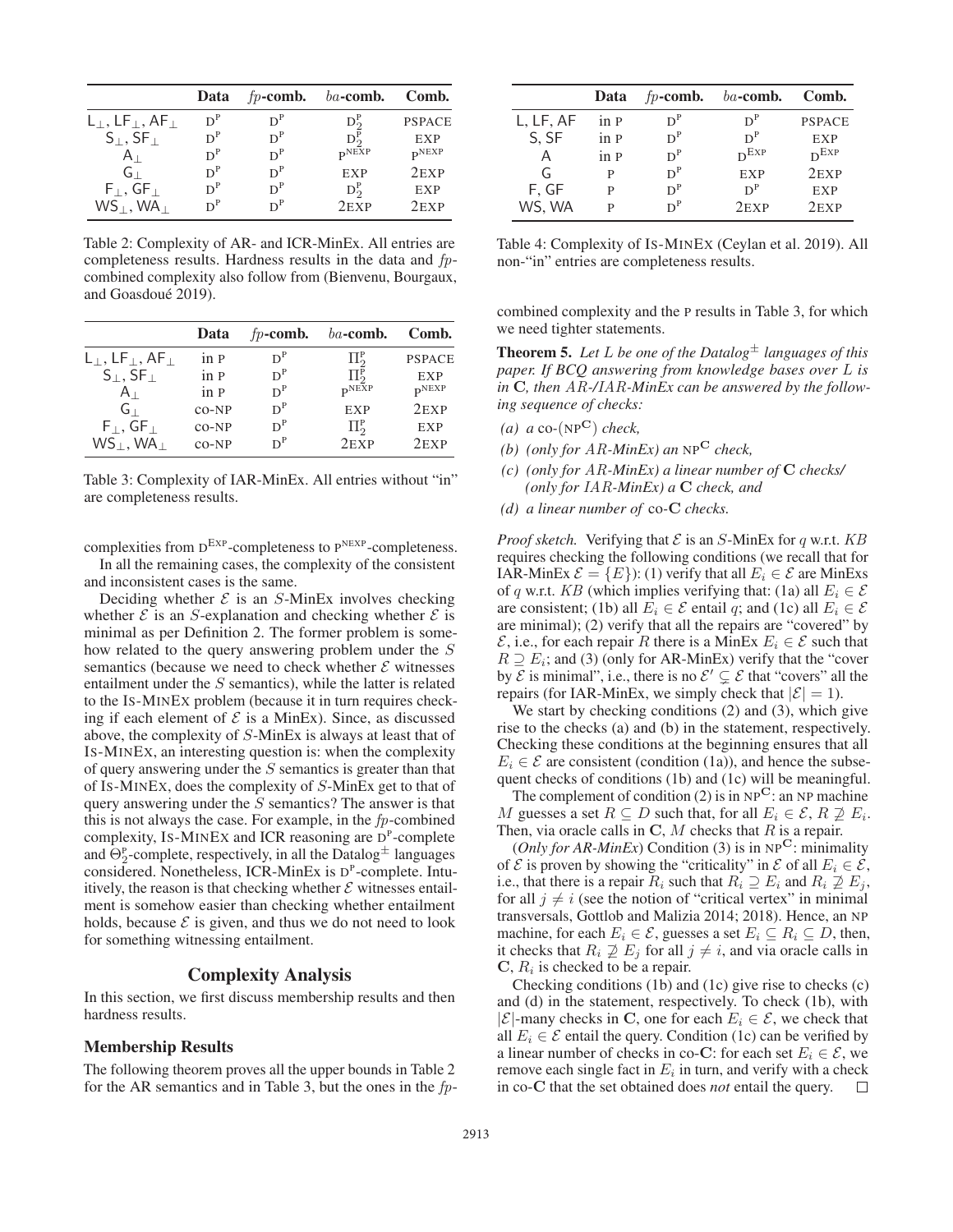The following theorem proves all the upper-bounds in Table 2 for the ICR semantics in the data, *ba*-combined, and combined complexities. The *fp*-combined setting requires a tighter statement. The basic idea of the proof of this result is as follows. Verifying that a set  $\mathcal{E} = \{E_1, \ldots, E_n\}$  is an ICR-MinEx for a query w.r.t. a knowledge base requires to check conditions (1), (2), and (3) in the proof of Theorem 5, and the additional condition that the intersection of the closure of all the  $E_i$ 's has to entail the query. Verifying the latter can be reduced to ICR reasoning over a suitable knowledge base.

**Theorem 6.** Let L be one of the Datalog<sup> $\pm$ </sup> languages of *this paper. If BCQ answering (resp., inconsistency-tolerant BCQ answering under the ICR semantics) from knowledge bases over* L *is in* **<sup>C</sup>** *(resp., in* **<sup>D</sup>***), then ICR-MinEx can be answered by the following sequence of checks:*

- *(a) a* co*-*(NP**C**) *check,*
- *(b) an* NP**<sup>C</sup>** *check,*
- *(c) a* **D** *check, and*
- *(d) a linear number of* co*-***C** *checks.*

The following theorem proves the *fp*-combined complexity upper-bounds in Tables 2 and 3. The result is obtained from the proofs of Theorems 5 and 6 with two additional remarks. First, in the  $fp$ -combined setting, for the Datalog<sup> $\pm$ </sup> languages considered, checking whether a set of facts is a repair is in P. Second, for the ICR case, we also need to notice that, in the *fp*-combined setting, checking whether the intersection of the closure of the  $E_i$ 's entails the query is in NP.

**Theorem 7.** AR-/*IAR*-/*ICR*-*MinEx is in*  $D^P$  *in the fpcombined complexity for the Datalog*<sup>±</sup> *languages of this paper.*

The following theorem proves the P upper-bounds in Table 3. A key observation is that the intersection of the repairs in the stated fragments is computable in polynomial time (Lukasiewicz, Martinez, and Simari 2012; 2013).

Theorem 8. *IAR-MinEx from knowledge bases over*  $L_{\perp}$ , A⊥*, and* S<sup>⊥</sup> *is in* <sup>P</sup> *in the data complexity.*

#### Hardness Results

The hardness results not explicitly proven in this section follow from the hardness of deciding whether a set of facts is a MinEx over consistent KBs (Ceylan et al. 2019).

The two following theorems provide the co-NP-hardness and the  $\Pi_2^{\rm p}$ -hardness results in Table 3, respectively. For the first, we use a reduction from the problem of deciding the unsatisfiability of a 3CNF Boolean formula  $\phi(X)$ , and for the second, a reduction from the problem of deciding the validity of a quantified Boolean formula  $\forall X \exists Y \phi(X, Y)$ , where  $\phi(X, Y)$  is in 3CNF. The idea at the base of the reductions is to employ the repairs to encode assignments to the Boolean variables  $X$ , and then check whether the formulas  $\phi(X)$  and  $\phi(X, Y)$  are satisfied and satisfiable, respectively, in the given repair. The two constructions are considerably different, because the first result is in the data complexity and hence the program must be independent from  $\phi(X)$ , while in the second we can encode the satisfiability of  $\phi(X, Y)$  in the TGDs of the program. The second reduction is a simplification of the one in the proof of Theorem 13.

## Theorem 9. *IAR-MinEx from knowledge bases over* GF<sup>⊥</sup> *is* co-NP-hard *in the data complexity.*

Theorem 10. *IAR-MinEx from knowledge bases over* LF⊥*,*  $AF_{\perp}$ , and  $SF_{\perp}$  *is*  $\Pi_2^{\text{p}}$ -hard *in the ba-combined complexity.* 

The following theorem provides the  $P<sup>NEXP</sup>$ -hardness results in Tables 2 and 3. The result can be shown via a reduction from the problem *ETP* defined by Eiter, Lukasiewicz, and Predoiu (2016): given a triple  $(m, TP_1, TP_2)$ , where m is a number in unary, and  $TP_1$  and  $TP_2$  are two tiling problems for the exponential square  $2^n \times 2^n$ , decide whether, for all initial tiling conditions w of length  $m$ ,  $TP_1$  has no solution with  $w$  or  $TP_2$  has a solution with  $w$ . The idea of the reduction is to have the various repairs encoding the possible initial tiling conditions. Then, there are rules that allow to derive the query if  $TP_1$  has no solution with the initial condition w encoded in the repair or  $TP_2$  has a solution with w.

**Theorem 11.** *For any*  $S \in \{AR, IAR, ICR\}$ , *S-MinEx from knowledge bases over*  $A_{\perp}$  *is*  $P^{NEXP}$ *-hard in the bacombined complexity.*

The following theorem provides the  $D^P$ -hardness results in Table 2. The results are obtained via a reduction from the DP-complete problem MINIMAL UNSATISFIABILITY (Papadimitriou and Wolfe 1988): given a Boolean formula  $\phi$ , decide whether  $\phi$  is *minimally unsatisfiable*, which means decide whether  $\phi$  is unsatisfiable, *and* removing any clause from  $\phi$  makes the formula satisfiable.

In this case, a repair encodes an assignment for  $\phi$ . We devise a reduction in which the candidate AR-/ICR-MinEx contains MinExs  $E_i$  encoding ways of not satisfying the clauses of  $\phi$ . The various  $E_i$  cover all the repairs if  $\phi$  is unsatisfiable, and they are also minimal if removing any clause from  $\phi$  makes the formula satisfiable. We point out that an alternative proof can be obtained by translating the knowledge base used in the reduction of the proof of Proposition 5.12 in (Bienvenu, Bourgaux, and Goasdoué 2019) to existential rule languages.

**Theorem 12.** For  $S \in \{AR, ICR\}$ , S-MinEx from knowl*edge bases over* LF⊥*,* AF⊥*, and* SF<sup>⊥</sup> *is* DP-hard *in the data complexity.*

The theorem below provides the  $D_2^P$ -hardness in Table 2. **Theorem 13.** *For S* ∈ { $AR, ICR$ }, *S*-*MinEx from knowledge bases over* LF<sub>⊥</sub>,  $AF_\perp$ , *and* SF<sub>⊥</sub>, *is* D<sub>2</sub><sup>-</sup>hard *in the bacombined complexity.*

*Proof sketch.* We reduce to S-MinEx, with  $S \in \{AR, ICR\}$ <br>
the D<sub>2</sub>-hard problem  $QBF_{2,\forall,-}^{CNF} \wedge QBF_{2,\exists}^{CNF}$ : given two quantified Boolean formulas  $\Phi = \exists X \forall Y \neg \phi(X, Y)$  and  $\Psi = \forall X \exists Y \psi(X, Y)$  decide whether  $\Phi$  and  $\Psi$  are valid  $\Psi = \forall X \exists Y \psi(X, Y)$ , decide whether  $\Phi$  *and*  $\Psi$  are valid. The D<sup>p</sup>-hardness holds even if  $\phi$  and  $\psi$  are in 3CNF.<br>From an instance  $(\Phi, \Psi)$  of  $OBE^{CNF}$   $\wedge OBE^{C}$ .

From an instance  $(\Phi, \Psi)$  of  $QBF_{2,\forall}^{CNF} \wedge QBF_{2,\exists}^{CNF}$ , we identify the following instance  $(KB - (D, \Sigma), g, \mathcal{E})$  of S. build the following instance  $(KB = (D, \Sigma), q, \vec{\mathcal{E}})$  of S-MinEx. Arguing similarly as in the proof of Theorem 3.9 in (Lukasiewicz and Malizia 2017), we can assume w.l.o.g. that the variables X and Y of  $\Phi$  and  $\Psi$  are the same.

From  $(\Phi, \Psi)$ , we build the database D as follows. For each variable  $x_i \in X$ , in D, there are facts:

$$
Val(x_i, f) \t Val(x_i, t),
$$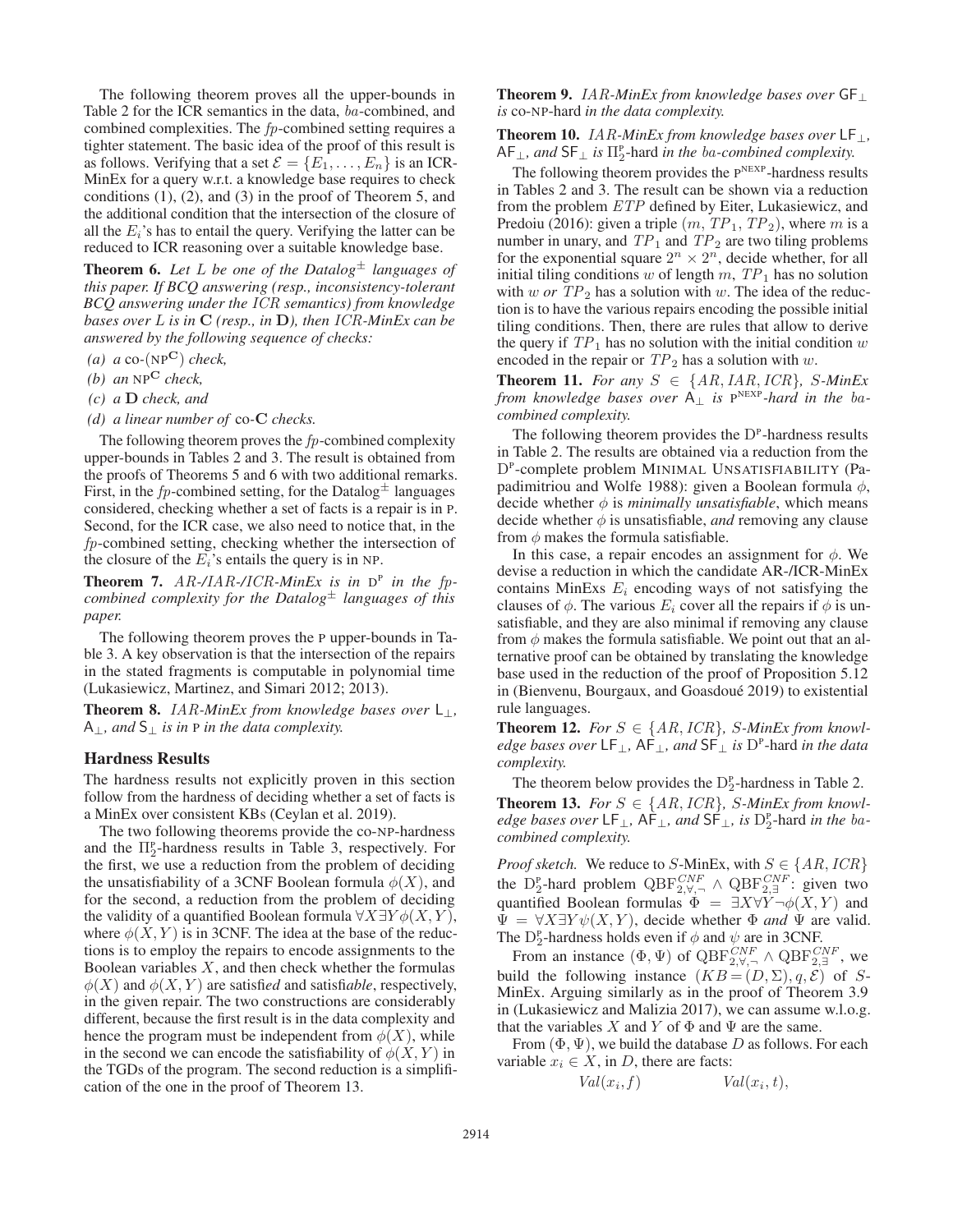where  $x_i$ ,  $f$ , and  $t$  are constants representing the variables in  $X$  and the Boolean values false and true, respectively.

There are facts in  $D$  that are used to impose the consistency of the truth assignments to the literals:

$$
SimLit(f, f) \quad OppLit(f, t) \quad SimLit(t, t) \quad OppLit(t, f).
$$

The predicate  $SimLit(\cdot, \cdot)$  will be used to impose that when a variable appears twice as a positive or a negative literal in two different places in the formulas, then the two literals must have the same truth value. On the other hand, the predicate  $OppLit(\cdot, \cdot)$  will be used to impose that when a variable appears as a positive literal in one place in the formula and as a negative literal in another place of the formula, then the two literals must have different truth values.

There are facts in  $D$  that are used to select possible ways of satisfying the clauses in the formulas:

$$
ClSat(f, t, t) \quad ClSat(t, t, t) \quad ClSat(t, f, t) \quad ClSat(f, f, t)
$$

$$
ClSat(f, t, f) \quad ClSat(t, t, f) \quad ClSat(t, f, f).
$$

The predicate  $\text{ClSat}(\cdot, \cdot, \cdot)$  states what truth assignments to the *literals* (and not to the variables) satisfy a clause.

*SimLit*, *OppLit*, and *ClSat*, are the *structural* facts, and we denote by  $D^{St}$  the sets of structural facts of D.

To conclude, the following atoms are part of  $D$ :  $Sat^{\phi}()$ ,  $NonSat^{\phi}(), Sat^{\psi}_1(), Sat^{\psi}_2(),$  and  $NonSat^{\psi}()$ .

We now describe the rules  $\Sigma$ . We start with the NCs, and then show the TGDs. The NCs' aim is to verify the validity of Φ and Ψ. An NC selects in a repair a meaningful assignment to the variables X, and other NCs encode the formulas.

The first NC above mentioned is as follows:

$$
Val(X, f), Val(X, t) \to \bot.
$$

The NCs encoding the formulas are built by various pieces. Some of these NCs check the validity of  $\Phi$ , while others the validity of  $\Psi$ . These NCs can be told apart by the superscript  $\phi$  and  $\psi$ , for formulas  $\Phi$  and  $\Psi$ , respectively, used in some predicates. We now describe these various pieces. A first piece checks the presence of all the structural facts in a repair:

$$
Config \equiv \bigwedge_{p(\mathbf{c}) \in D^{St}} p(\mathbf{c}).
$$

A second piece "reads" onto the variables  $T_i$  the assignment on the variables in  $X$  encoded in the repair:

$$
AssignX \equiv \bigwedge_{i=1}^{n} Val(x_i, T_i).
$$

Below, we use this notation:  $\ell_{j,k}^{\phi}$  (resp.,  $\ell_{j,k}^{\psi}$ ) is the k<sup>th</sup> literal in the  $j<sup>th</sup>$  clause of formula  $\phi(X, Y)$  (resp.,  $\psi(X, Y)$ ), and  $v_{j,k}^{\phi}$  (resp.,  $v_{j,k}^{\psi}$ ) is the variable of  $\ell_{j,k}^{\phi}$  (resp.,  $\ell_{j,k}^{\psi}$ ).<br>A third piece "copies" the assignment of each variable

A third piece "copies" the assignment of each variable  $x_i$ <br>to a positive occurrence of  $x_i$  in  $\phi(X, Y)$  and  $\psi(X, Y)$ . onto a positive occurrence of  $x_i$  in  $\phi(X, Y)$  and  $\psi(X, Y)$ :

$$
Copy^{\alpha} \equiv \bigwedge_{i=1}^{n} SimLit(T_i, T_{j,k}^{\alpha}),
$$

where the superscript  $\alpha$  is one among  $\{\phi, \psi\}$ , and in each predicate  $SimLitt(T_i^{\alpha}, T_{j,k}^{\alpha}), T_{j,k}^{\alpha}$  is a variable for the

Boolean value of the literal  $\ell_{j,k}^{\phi} = x_i$  (resp.,  $\ell_{j,k}^{\psi} = x_i$ ) in  $\phi(Y, Y)$  (resp.,  $\phi(Y, Y)$ )  $\phi(X, Y)$  (resp.,  $\psi(X, Y)$ ).

A fourth piece forces the values *f* and *t* assigned to the variables  $T_{j,k}^{\alpha}$ , simulating the assignments to the literals to be<br>consistent Below  $\ell^{\alpha}$ ,  $\alpha \ell^{\alpha}$  means that literals  $\ell^{\alpha}$  and consistent. Below,  $\ell_{j,k}^{\alpha} \sim \ell_{j',k'}^{\alpha}$  means that literals  $\ell_{j,k}^{\alpha}$  and  $\ell^{\alpha}$  are both positive or peartive while  $\ell^{\alpha}$  and  $\ell^{\alpha}$  means  $\ell_{j',k'}^{\alpha}$  are both positive or negative, while  $\ell_{j,k}^{\alpha} \not\sim \ell_{j',k'}^{\alpha}$  means that one literal is positive and the other is persitive that one literal is positive and the other is negative.

$$
\begin{array}{ll} \displaystyle \mathit{Consist}^\alpha \equiv \bigwedge_{\substack{\forall (\ell_{j,k}^\alpha, \ell_{j',k'}^\alpha) \\ \text{s.t. } v_{j,k}^\alpha = v_{j',k'}^\alpha \land \\ \ell_{j,k}^\alpha = v_{j',k'}^\alpha \land \\ \ell_{j,k}^\alpha \sim \ell_{j',k'}^\alpha \land \\ & \bigwedge_{\substack{\forall (\ell_{j,k}^\alpha, \ell_{j',k'}^\alpha) \\ \text{s.t. } v_{j,k}^\alpha = v_{j',k'}^\alpha \land \\ \ell_{j,k}^\alpha \neq \ell_{j',k'}^\alpha \land \\ \ell_{j,k}^\alpha \neq \ell_{j',k'}^\alpha \land \end{array}
$$

where the superscript  $\alpha$  is a one among  $\{\phi, \psi\}$ , and  $T_{j,k}^{\alpha}$  is a variable with the same meaning as above variable with the same meaning as above.

A last piece checks  $\phi(X, Y)$  and  $\psi(X, Y)$ 's satisfiability:

$$
Satisfied^{\alpha} \equiv \bigwedge_{j=1}^{m} \text{ClSat}(T_{j,1}^{\alpha}, T_{j,2}^{\alpha}, T_{j,3}^{\alpha}),
$$

where the superscript  $\alpha$  is one among  $\{\phi, \psi\}.$ We can now state the NCs. The NCs for  $\Phi$  are:

 $Config, AssignX, Copy^{\phi}, Consist^{\phi},$ 

 $Satisfied^{\phi}, NonSat^{\phi}() \rightarrow \bot$ 

Config,  $AssignX, NonSat^{\phi}(), Sat^{\phi}() \rightarrow \bot.$ 

The NCs for Ψ are:

$$
Config, AssignX, Copy^{\psi}, Consist^{\psi},Satisfied^{\psi},NonSat^{\psi}() \rightarrow \bot
$$

Config,  $AssignX$ ,  $NonSat^{\psi}()$ ,  $Sat^{\psi}_1() \rightarrow \bot$ 

Config,  $AssignX$ ,  $NonSat^{\psi}(), Sat^{\psi}() \rightarrow \bot$ .

A last NC is:

 $Config, AssignX, NonSat^{\phi}(), Sat^{\psi}_2() \rightarrow \bot.$ 

The TGDs are:

$$
NonSat^{\phi}() \to Aux() \qquad Sat_2^{\psi}( ) \to Aux(),
$$

which are linear (and hence guarded), acyclic, sticky, and full. The query is  $q = Sat_1^{\psi}(), Aux(.)$ . To conclude, the explana-<br>tion is:  $S = \begin{bmatrix} E & E \end{bmatrix}$ , where  $F = \begin{bmatrix} Sat^{\psi}() & Sat^{\psi}() \end{bmatrix}$  and tion is:  $\mathcal{E} = \{E_1, E_2\}$ , where  $E_1 = \{Sat^{\psi}_1(), Sat^{\psi}_2()\}$  and<br> $E = \{Set^{\psi}_1, \text{AreaSet}^{\psi}_1()$ , It can be shown that  $(\Phi, \Psi)$  is  $E_2 = \{Sat_1^{\psi}(), NonSat^{\phi}() \}.$  It can be shown that  $(\Phi, \Psi)$  is a 'ves'-instance iff  $\mathcal E$  is a "minimal cover" of the repairs a 'yes'-instance iff  $\mathcal E$  is a "minimal cover" of the repairs.  $\Box$ 

#### Summary and Outlook

We have presented a complexity analysis of the problem of explaining query answering under three popular inconsistencytolerant semantics, for a wide range of existential rules, and under different complexity measures. Explanations are a succinct summary why certain query answers hold. In some scenarios, the existential rules used to derive query answers from the explanation may be useful as well. Furthermore, visualization techniques may help to present all this in a more